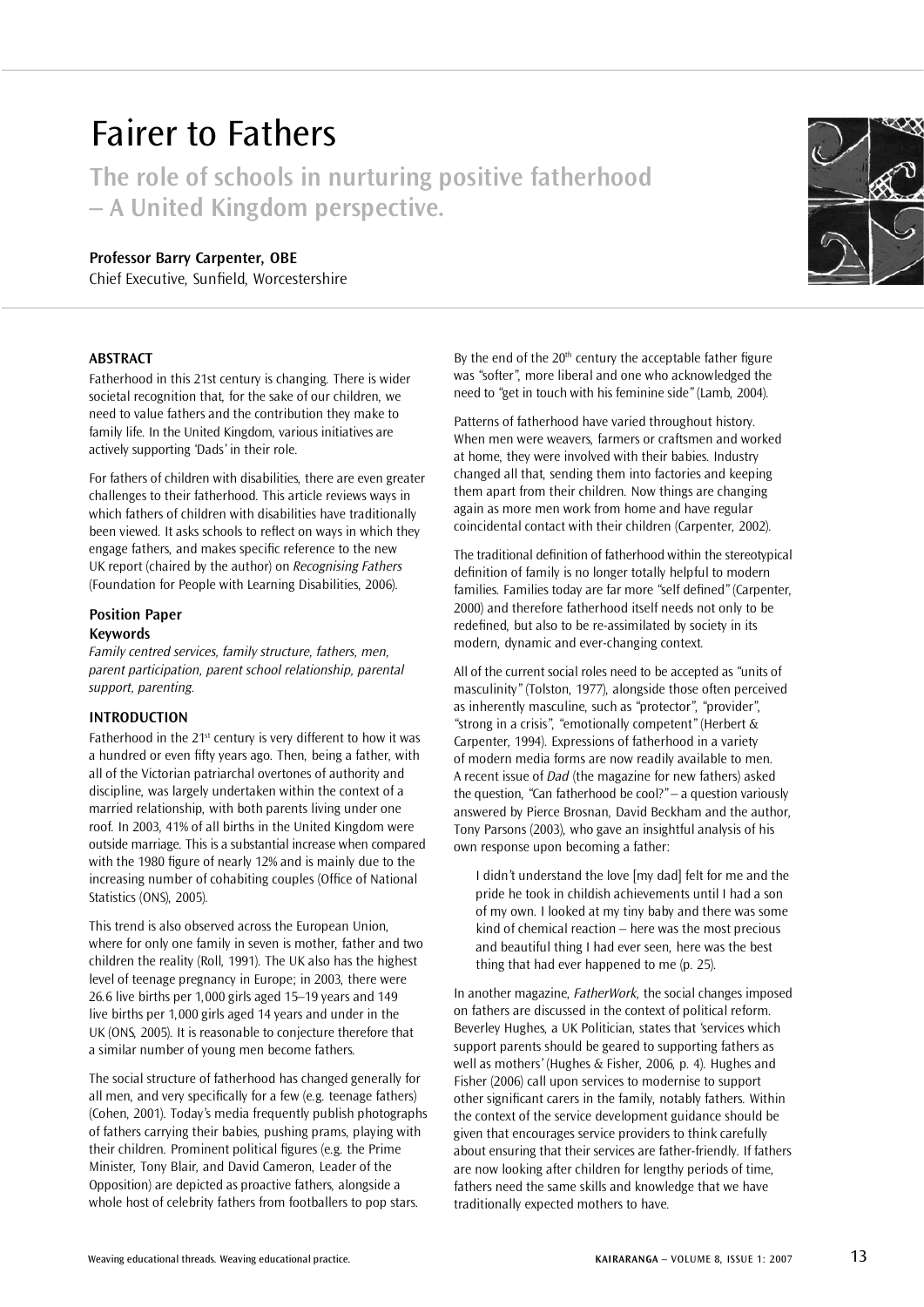Paternity leave is now available in the UK to all men in the time following the birth of a child. The rights of fatherhood are championed by the organisation, Fathers Direct (www.fathersdirect.com). They offer advice, resources and valuable links to dads at all ages and stages of fatherhood. To encourage services, Fathers Direct have developed a Fatherhood Quality Mark, which identifies and celebrates agencies which have positive strategies for strengthening children's relationships with their fathers.

A new resource, *The Dad Pack* (www.dad.info), has been produced by Fathers Direct. The pack is a basic toolkit for organisations to use in supporting dads in being, and becoming, more involved with their children. It covers issues such as pregnancy, birth, work, relationships, health, benefits, legal rights and responsibilities, and how to praise children (Fathers Direct, 2006). It may seem that such approaches over-emphasise fatherhood, but this may be necessary to counterbalance stereotypical attitudes to fathers, and a lack of realisation that the demands of 21<sup>st</sup> century fatherhood are very different, both in context and delivery – for some men direct nurturing may be necessary. Are fathers born or created? Even now, seemingly innovative courses on working with families ignore completely the role and needs of the father (Moore, 2005).

Effective fatherhood has always been essential to society's well-being and that of its children. It is even more essential in today's transformed and transforming society, and strategies which engage men as dads throughout modern media and technology can ultimately only be to the benefit of our children and the well-being of the men themselves.

# **THE NEEDS OF FATHERS OF CHILDREN WITH DISABILITIES**

Research around the needs of fathers of children with disabilities has been infrequent (Gavidia-Payne & Stoneman, 2004). In families of children with disabilities, mothers and fathers can react differently to the news that their child has a disability or special need (Fidalgo & Pimentel, 2004). Different family members may look to the father for support at a time when he is adapting to a new and sometimes difficult set of circumstances. The needs of the father, among them for him to be nurtured himself, often go unrecognised by professionals (Social Care Institute for Excellence (SCIE), 2005). Fathers have been identified by researchers in this field as "hard to reach" (McConkey, 1994), "the invisible parent" (Ballard, 1994), and the "peripheral parent" (Herbert & Carpenter, 1994).

Sheila West (2000), based on her research, described them as "just a shadow", where, generally, fathers felt that the support systems that were in place were beneficial to their partners, but not to them. Improved support, information and the opportunity to access services, fathers felt would enable them to be much more involved with their child. Carpenter and Herbert (1997) observed that fathers found it difficult to assert their involvement. Neither health and education professionals nor employers recognised the need of the father for inclusion in the family situation. Fathers were forced by professional structures and social expectations to fall back on the 19<sup>th</sup> century stereotyped role of "protector", of "being competent in a crisis", yet emotionally uninvolved.

Emotional reactions by fathers to the birth of their child with a disability vary (Rendall, 1997). Meyer (1995) tells how the birth brings about life-transforming experiences. For some, it is a challenge that allows them to display aspects of their personality not previously acknowledged. For others, it causes stress, disorientates their life goals and affects their work patterns. Many fathers in the New Zealand study, *Perilous Passage,* spoke of their almost immediate worry about their child's long-term future (Bray, Skelton, Ballard & Clarkson, 1995). This study also reported that fathers consumed more alcohol and more frequently as a way of dealing with their emotional trauma. Throughout all of these studies, the provider/breadwinner role of the father is central, a finding confirmed by Contact-a-Family in their recent study (CAF, 2005). Conversely, a recent report from the National Deaf Children's Society (NDCS) stated that fathers of deaf children actually believe they are overlooked by service providers (NDCS, 2006).

## **WHAT CAN SCHOOLS DO TO SUPPORT DADS?**

Whatever the school setting, there will be a father of a child with special needs/disabilities who has experienced some of the emotions and reactions described earlier in this article. It would be unrealistic to expect every school to have resources available to support dads directly, but they can act as a conduit. Schools, probably through the Special Needs Co-ordinator (SENCO), can have some key website contact available (www.fathersdirect.com; www.cafamily.org.uk; www.ndcs.org.uk).

More fundamentally, all schools can ask: Are we fatherfriendly? Do dads feel welcome in our schools? Do we engage fathers as supporters of their children's learning? Some fathers will have come through early years programmes where they have been actively involved in the care and education of their child. Indeed, Family Services should "have specific strategies and activities which increase the involvement of fathers in the services" (Department for Education and Science, 2003).

Hughes and Fisher (2006) describe the Daddy Cool programme at a Sure Start Children's Centre in Southampton, which has developed Saturday morning breakfast clubs for male carers and their children. It has a special magazine for fathers, and runs a weekly five-a-side football game for them as well as other activities. The result is a large increase in the number of dads at the centre, learning about childcare, first aid, debt management and a host of other issues vital to the lives of their children. What is the potential transference of such ideas to the concept and practice of other family-focused services in other settings?

There are a range of paper-based resources that schools could have available – the Dad Pack (Fathers Direct, 2006) or the Fathers Factsheet (CAF, 2005). Advice to staff is also downloadable from SCIE, who have produced a summarised literature review. Outcomes from the Recognising Fathers research project are also available via the internet (www.fpld.org.uk). Books written by fathers of disabled children are increasingly available (for example, *Ollie* by Stephen Venables, 2006). The National Deaf Children's Socitey has recently published a blog written by a father of a deaf child on its website (www.ndcs.org.uk).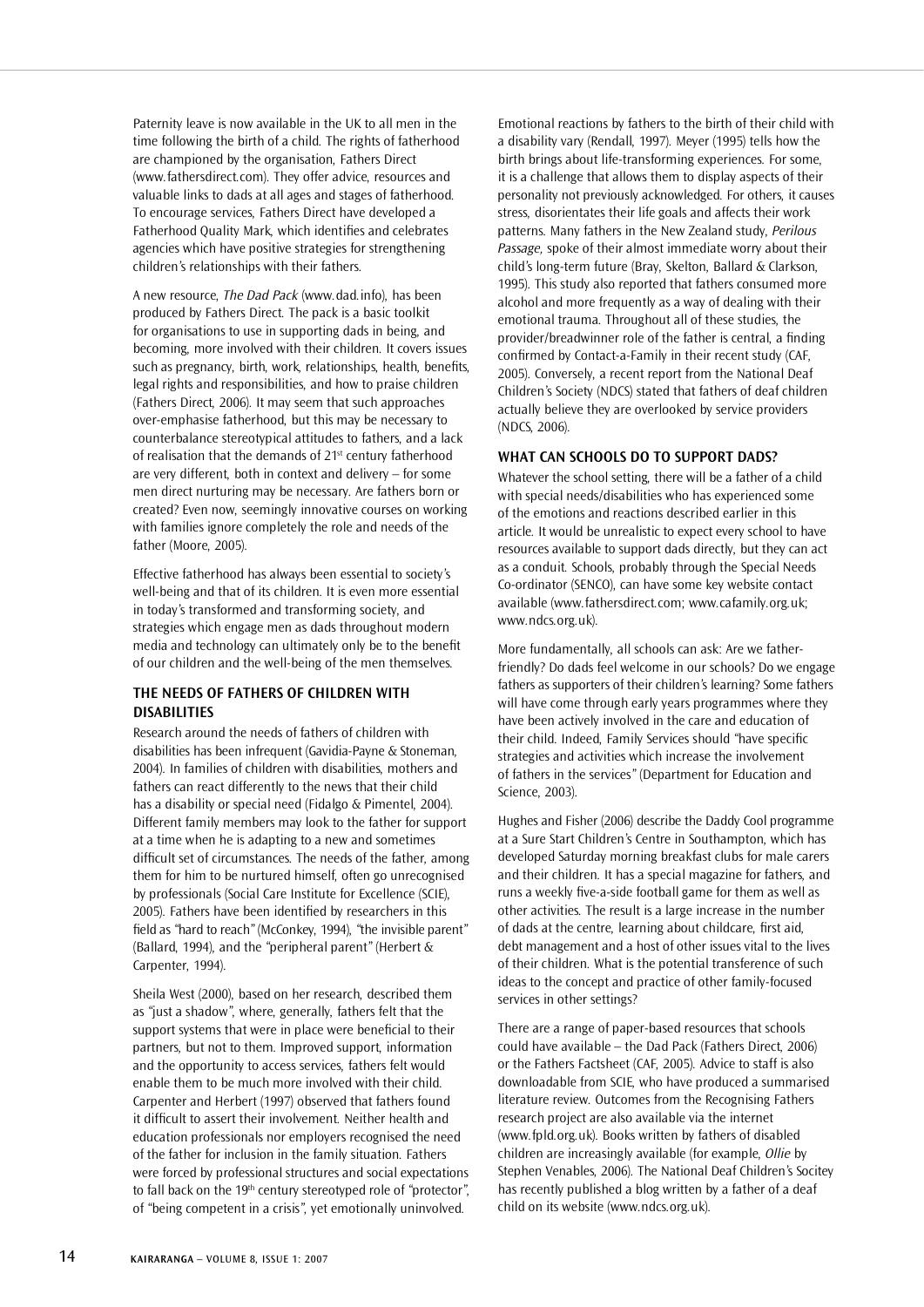For some fathers, support groups around disability might be a good way of meeting other fathers who are in a similar situation. In the CAF (2005) study, one dad reported how useful it had been to make friends with another father, 'You need support from people who "get it" – only dads who are in the same situation can really understand' (p. 8). While a school may not run its own support group, it would be possible to network fathers to groups that may exist in the area. Not all groups need to meet physically; some are virtual. Sunfield School in Worcestershire, UK, runs an email group for its fathers – SunDads.

The same school has also developed a model of training, Celebrating Families, which specifically addresses the needs of particular family members and brings them together annually for their own training events (e.g. Mum's the Word, Siblings' Workshops) alongside a general family training programme (Carpenter, Addenbrooke, Attfield & Conway, 2004). Specific Dad Days have focused on such topics as housing, sex education, challenging behaviour and fatherhood. Men process information differently: research on fathers of children with disabilities has indicated that they tend to focus on the "big picture" (Gray, 1992). Their concerns are often for the future – employment, housing, work, money. Training needs to be tailored to these topics and to male brain modes of learning and acquiring information (Baron-Cohen, 2003).

Many fathers have specific skills from their professional lives which mean that within a model of reciprocal partnership that relies on skill-sharing as an approach to problem solving and development (Carpenter, Attfield & Logan, 2006), they can assist many aspects of school policy development.

### **THINKING "DAD"?**

Do our schools think "Dad"? There has been a worrying trend towards parents evenings being held between 4.00 p.m. and 6.00 p.m. when many fathers (and mothers too) may not have returned from their own day jobs. If only the mother is able to attend such parent–teacher interviews, then she again becomes the holder of complex, detailed information, which it is assumed she will transmit to the father. Where parents have different foci of interest in their child's education, this could cause conflict. Why are we putting such unnecessary pressure on relationships when some optional, later evening times would have enabled both parents to attend the consultation?

Among parents of pupils with special needs, many fathers would welcome the opportunity to attend their child's review meetings in school, but research reported by Carpenter (2002) discovered that many were given little, or no, notice of the review meeting date, and the school's expectation was often that the mother only would attend. Fathers in this study recommended that schools should always give them the option to attend. To achieve this, they felt several months' notice in advance would help them either to plan time out, take paid or unpaid leave or, as one father who worked in a manual post suggested, arrange to skip a lunch break. Most of all, these fathers wanted their right to attend acknowledged and for the decision to rest with them.

Many schools are locked into operating only within defined hours, Monday to Friday. This may coincide exactly with a father's working hours and give him little or no opportunity to visit the school or participate in school-related activities. Can we not generate more flexibility in how school staff discharge their working hours? One school organised a termly Saturday morning computer club where dads supported their child with special needs; the school benefited directly in that several of the fathers were able to offer particular expertise regarding information technology. Another school organised a summer holiday working party, where fathers volunteered to carry out painting of classrooms. The Head reported that during these three days the fathers not only achieved a lot for the school, but bonded as a group, exploring their attitudes, feelings and thoughts around rearing a child with disabilities.

#### **CONCLUSION**

The Recognising Fathers (Foundation for People with Learning Disabilities, 2006) project has echoed some of the key messages found in the earlier research studies cited. From the interviews conducted during this project, it was apparent that many fathers of children with special educational needs are playing an active role in family life – through providing care to their children, supporting their partner and campaigning for resources. They are often balancing this with paid employment. The interviews in this study identified several aspects of good practice (e.g. flexible working patterns), but concluded with a series of major recommendations for policy makers, service providers and professionals.

What is new is that the Recognising Fathers study has articulated these messages in the context of 21st century fatherhood. The range of initiatives around fatherhood generally (e.g. paternity leave) may at long last mean that the messages will be heard and acted upon. Government policy and service provision need to be challenged, and, finally, fathers can be liberated from the "myth of manhood" that has trapped them within a previously unquestioned set of expectations, both in their role as providers and as family members.

Fatherhood needs to be offered status and equality, and the fathers of disabled children warrant respect and support. For the sake of these children, we need to be "Recognising Fathers".

#### **REFERENCES**

Ballard, K. (1994). *Disability, family, whänau and society.* Palmerston North, New Zealand: Dunmore Press.

Baron-Cohen, S. (2003). They just can't help it!: Differences between the male and female brain. *Guardian*, April 17<sup>th</sup>.

Bray, A., Skelton, E.J., Ballard, K., & Clarkson, J. (1995). Fathers of children with disabilities: Some experiences and reflections. *New Zealand Journal of Disability Studies, 1*(1), 164–176.

Carpenter, B. (2000). Sustaining the family: Meeting the needs of families of children with disabilities. *British Journal of Special Education, 27*(3), 135–144.